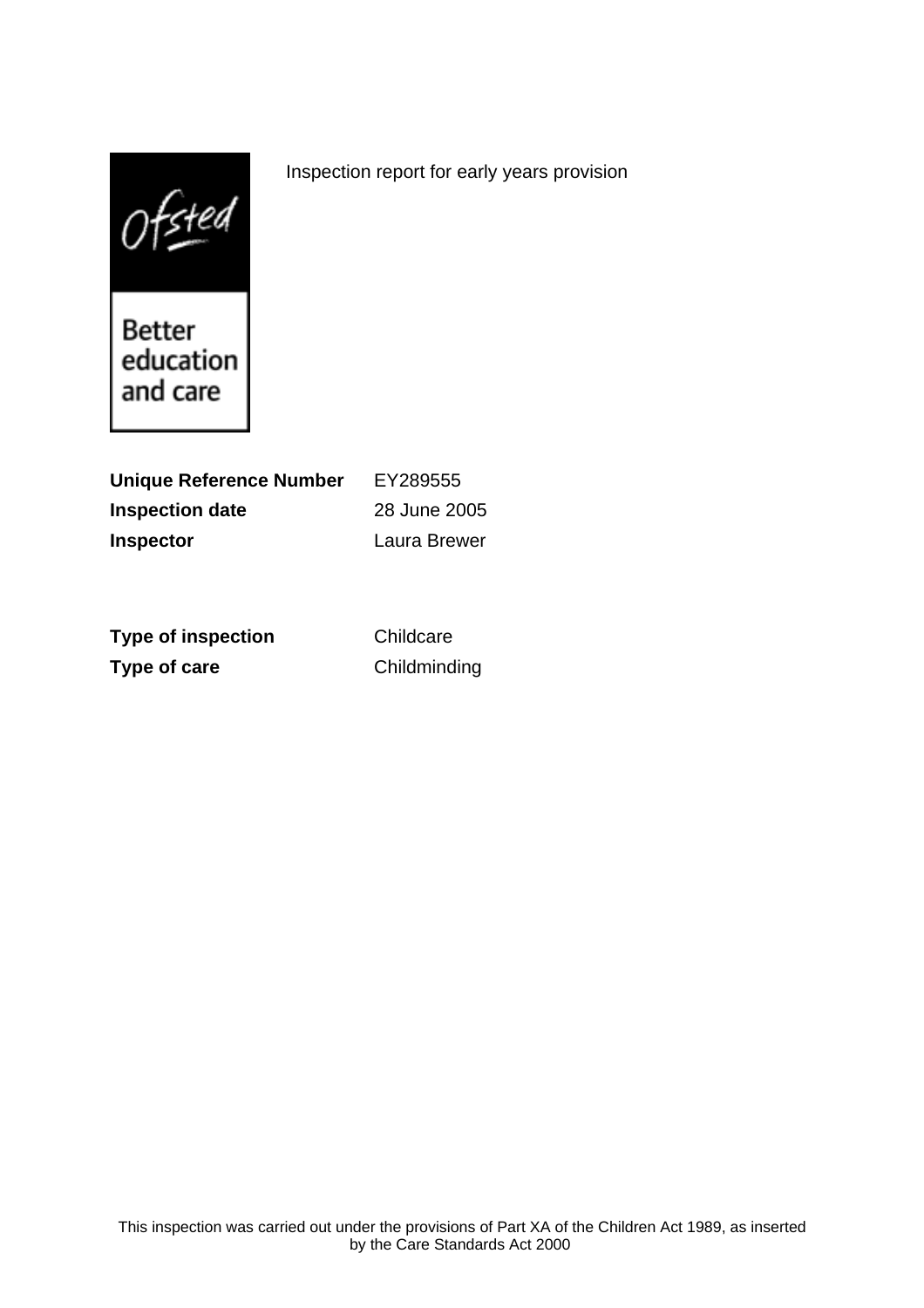## **ABOUT THIS INSPECTION**

The purpose of this inspection is to assure government, parents and the public of the quality of childcare and, if applicable, of nursery education. The inspection was carried out under Part XA Children Act 1989 as introduced by the Care Standards Act 2000 and, where nursery education is provided, under Schedule 26 of the School Standards and Framework Act 1998.

This report details the main strengths and any areas for improvement identified during the inspection. The judgements included in the report are made in relation to the outcomes for children set out in the Children Act 2004; the National Standards for under 8s day care and childminding; and, where nursery education is provided, the Curriculum guidance for the foundation stage.

The report includes information on any complaints about the childcare provision which Ofsted has received since the last inspection or registration or 1 April 2004 whichever is the later.

### **The key inspection judgements and what they mean**

Outstanding: this aspect of the provision is of exceptionally high quality Good: this aspect of the provision is strong Satisfactory: this aspect of the provision is sound Inadequate: this aspect of the provision is not good enough

For more information about early years inspections, please see the booklet Are you ready for your inspection? which is available from Ofsted's website: www.ofsted.gov.uk.

# **THE QUALITY AND STANDARDS OF THE CARE**

On the basis of the evidence collected on this inspection:

The quality and standards of the care are good. The registered person meets the National Standards for under 8s day care and childminding.

### **WHAT SORT OF SETTING IS IT?**

The childminder has been registered since August 2004. She lives with her husband and 3 children ages 10, 7 and 4 years. The family live in a house in Beckenham, within the London Borough of Bromley. The property is close to local schools, shops, parks and transport services.

The whole of the house is used for childminding except the main bedroom. The living room, dining room and conservatory are used as the main play areas. Toilet facilities and sleeping provision is available upstairs. There is a fully enclosed garden available for outdoor play. The family have one dog.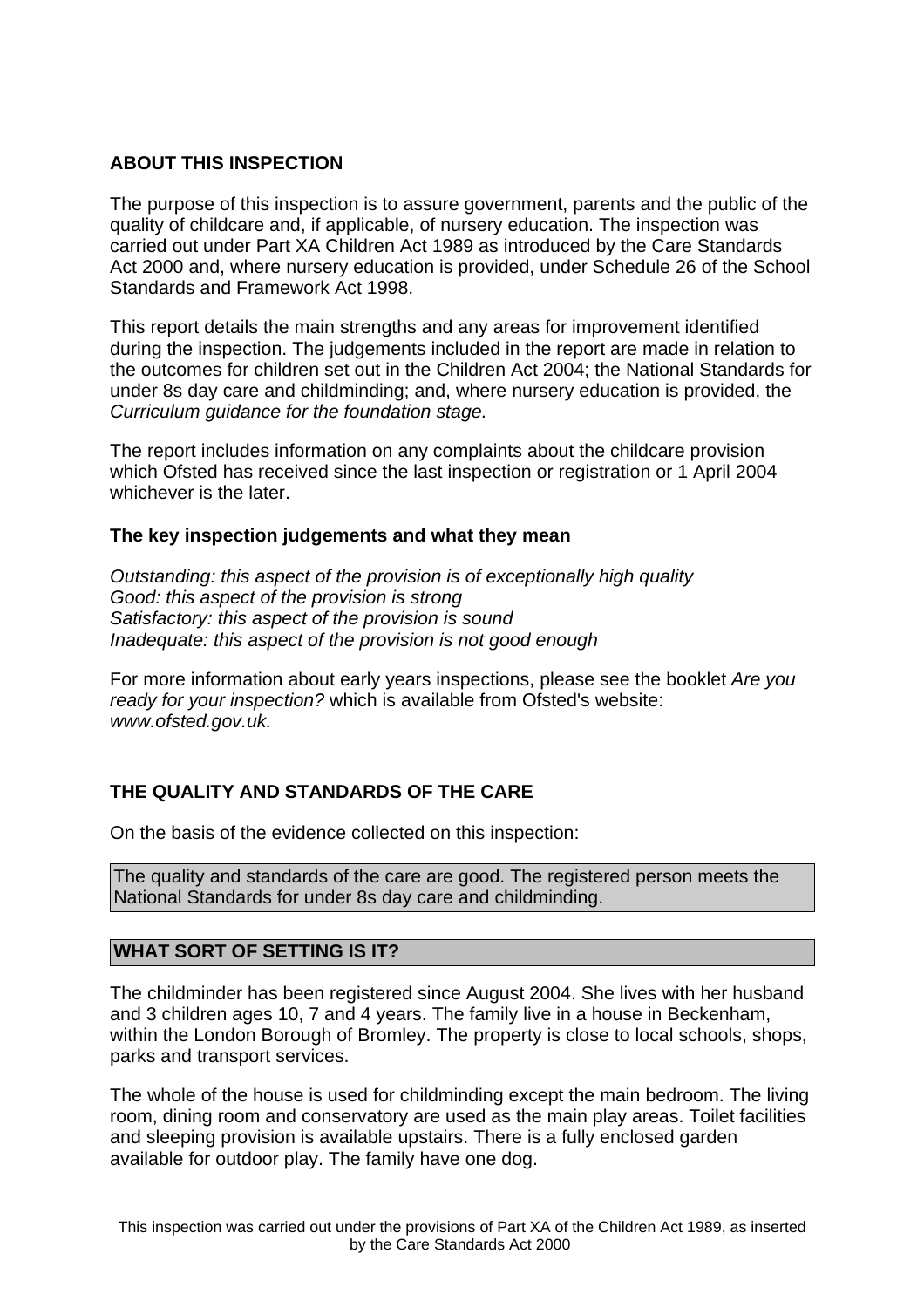The childminder currently provides fulltime care for one child age 1 year.

### **THE EFFECTIVENESS OF THE PROVISION**

### **Helping children to be healthy**

The provision is good.

Children are cared for in a clean and well organised home. They learn about the importance of good hygiene practices, such as washing their hands before meals, which reduces the risk of cross contamination. Children are well nourished and benefit from well planned meals that ensure their dietary needs are met throughout the day. They take part in a varied range of activities that contribute to their good health and physical development, such as playing outdoors on a regular basis and practising fine motor skills through putting puzzles together. The childminder has a current first aid certificate and a full understanding of the correct procedures to be followed for recording accidents and medication.

Children's emotional health is extremely well supported as the childminder gives high priority to children's well-being by building secure relationships and ensuring that she is thoroughly informed about each child's individual needs.

## **Protecting children from harm or neglect and helping them stay safe**

The provision is good.

Children are able to move freely and safely around the home because the childminder takes effective steps to reduce potential hazards. Children have easy access to a wide range of good quality resources, which the childminder ensures are suitable for their stage of development so they can play safely. The childminder gives high priority to protecting children from harm and to safe guarding their welfare, for example by closely supervising them at all times. She has good knowledge of child protection matters and she ensures that information about child protection procedures is easily accessible. Children learn about the importance of staying safe in a variety of ways, for example, by holding hands and staying together whilst on outings.

### **Helping children achieve well and enjoy what they do**

The provision is good.

Children are happy and confident in the setting. They choose from a wide range of developmentally appropriate play equipment and books, which enables them to make good individual progress. They eagerly play with their chosen activity, such as experimenting with a large bouncy ball, completing puzzles and exploring with a varied selection of creative materials. The children benefit from a range of interesting and varied outings, such as visits to parks, childminder drop-ins and musical groups. Outdoor play, fresh air and exercise plays an important part in the daily routine.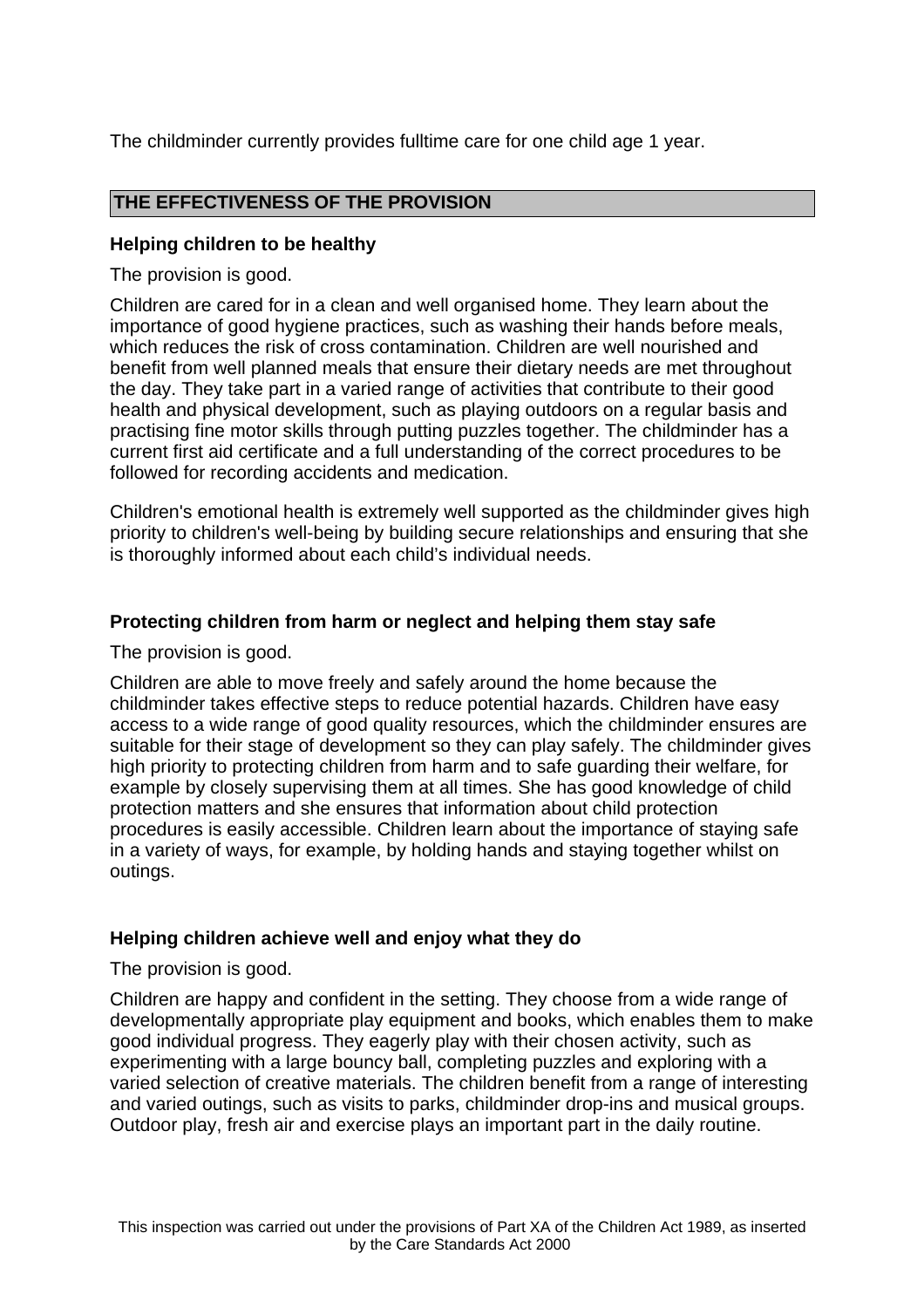Children respond well to the childminder's positive interactions, which enables them to develop their language and social skills. They receive strong support and encouragement in their chosen activity. Their learning is extended well and they develop a good sense of achievement through the childminder being interested in their play and introducing new ideas and concepts.

#### **Helping children make a positive contribution**

The provision is satisfactory.

Children are valued and their individual needs are met because the childminder spends time getting to know them well. The childminder works closely with the parents to identify the children's routines and individual needs to ensure they settle well and experience consistent care. Well written polices and procedures are in place to support the childminders work, which enables parents a clear view of the service offered. Most of the required parental consent records are in place, except consent to transport children in a vehicle. Children behave well because of the good relationships fostered. The childminder's good use of praise and encouragement builds children's self esteem. Children have access to the full range of activities offered. There are some play materials provided which promote a positive view of the wider community, although there are insufficient resources to promote positive images of disabilities.

### **Organisation**

The organisation is good.

The children feel at home and at ease in the well-organised environment, which helps them gain confidence and be independent. Children's play opportunities are maximised because of the organisation of the home including a well resourced play area within the conservatory. Clear, well written policies and procedures work in practice to keep children healthy and safeguard their welfare. Children's needs are effectively met because of the good relationships and communication systems set up with the parents. Parents are consistently informed about their child's day and the care provided. Documentation is well maintained and kept confidentially. Overall, the provision meets the needs of the range of the children for whom it provides.

#### **Improvements since the last inspection**

Not applicable.

#### **Complaints since the last inspection**

There are no complaints to report.

### **THE QUALITY AND STANDARDS OF THE CARE**